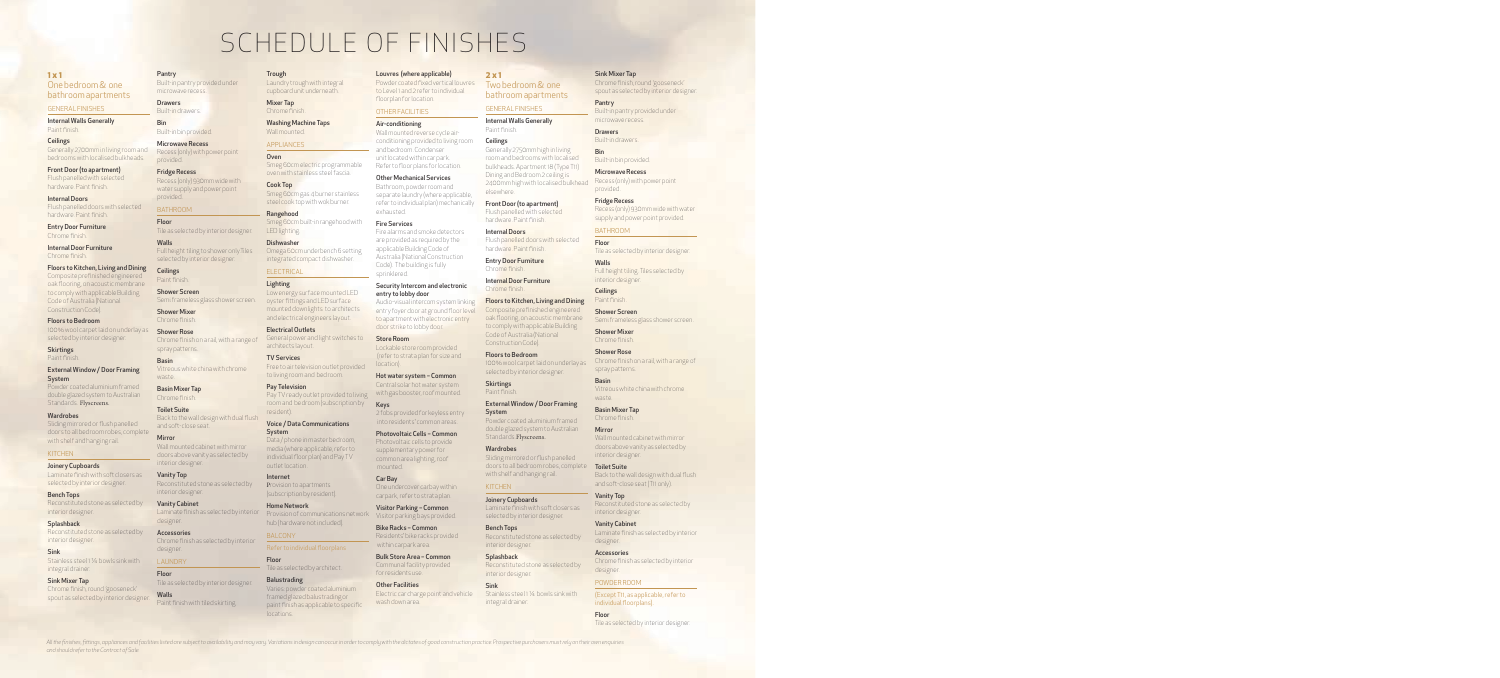# SCHEDULE OF FINISHES

Walls Paint finish with tiled skirting.

Basin Vitreous white china wall mounted, with chrome waste.

Basin Mixer Tap Chrome finish.

Mirror Wall mounted mirror above hand basin.

Toilet Suite Back to the wall design with dual flush and soft-close seat.

Accessories Chrome finish as selected by interior designer.

#### LAUNDRY

Floor Tile as selected by interior designer.

Walls Paint finish with tiled skirting.

**Trough** Laundry trough with integral cupboard unit underneath .

Mixer Tap Chrome finish.

Washing Machine Taps Wall mounted.

#### APPLIANCES

Oven Smeg 60cm electric programmable oven with stainless steel fascia.

Cook Top Smeg 60cm gas 4 burner stainless steel cook top with wok burner.

Rangehood Smeg 60cm built-in rangehood with LED lighting.

Dishwasher Smeg 60cm underbench dishwasher.

#### **ELECTRICAL**

Lighting – Levels 4 – 13

Low energy surface mounted LED oyster fittings and LED recessed downlights to architects and electrical engineers layout.

Lighting – Level 14 Low energy LED recessed downlights to architects and engineers layout.

Electrical Outlets

General power and light switches to architects layout.

#### TV Services

Free to air television outlet provided to living room and bedrooms.

*and should refer to the Contract of Sale.*

#### Pay Television

Pay TV ready outlet provided to living room and master bedroom (subscription by resident).

#### Voice / Data Communications System

Data/phone in master bedroom, media (where applicable, refer to individual floor plan) and Pay TV outlet location.

Internet Provision to apartments (subscription by resident).

**Home Network** Provision of communications network hub (hardware not included).

## BALCONY

#### Refer to individual floorplans

Floor Tile as selected by architect.

Balustrading Varies: powder coated aluminium framed glazed balustrading or paint finish as applicable to specific locations.

Screens (where applicable) Sliding perforated balcony screens,

refer to individual floorplans for location. (Note: Apartment type T11 no screens).

## OTHER FACILITIES

Air-conditioning Reverse cycle ducted air-conditioning

#### provided to living room and bedrooms. Condenser unit located within plant room on each floor. Refer to floor plans for location.

Other Mechanical Services Bathroom, powder room and separate laundry (where applicable, refer to individual plan) mechanically

## exhausted. Fire Services

Fire alarms and smoke detectors are provided as required by the applicable Building Code of Australia (National Construction Code). The building is fully sprinklered.

Security Intercom and electronic entry to lobby door

Audio-visual intercom system linking entry foyer door at ground floor level to apartment with electronic entry door strike to lobby door.

## Store Room Lockable store room provided (refer

to strata plan for size and location). Hot water system – Common Central solar hot water system with

gas booster, roof mounted.

Keys

2 fobs provided for keyless entry into residents' common areas.

Photovoltaic Cells – Common Photovoltaic cells to provide supplementary power for common area lighting, roof mounted.

Car Bay One undercover car bay within carpark, refer to strata plan. In addition some have allocated motorcycle bay, refer to strata plan.

Visitor Parking – Common Visitor parking bays provided.

Bike Racks – Common Residents' bike racks provided within carpark area.

Bulk Store Area – Common Communal facility provided for residents use.

Other facilities Electric car charge point and vehicle wash down area.

**2 x 2** Two bedroom & two bathroom apartments

GENERAL FINISHES

Internal Walls Generally Paint finish.

**Ceilings** Generally 2750mm high in living room and bedrooms with localised bulkheads.

Front Door (to apartment) Flush panelled with selected hardware. Paint finish.

Internal Doors Flush panelled doors with selected hardware. Paint finish.

Entry Door Furniture Chrome finish.

Internal Door Furniture Chrome finish.

Floors to Kitchen, Living and Dining Composite prefinished engineered oak flooring, on acoustic membrane to comply with applicable Building Code of Australia (National ConstructionCode).

Floors to Bedroom 100% wool carpet laid on underlay as selected by interior designer.

Skirtings Paint finish.

## External Window / Door Framing System

Powder coated aluminium framed double glazed system to Australian Standards.Flyscreens.

All the finishes, fittings, appliances and facilities listed are subject to availability and may vary. Variations in design can occur in order to comply with the dictates of good construction practice. Prospective purchase

#### **Wardrobes**

Sliding mirrored or flush panelled doors to all bedroom robes, complete with shelf and hanging rail.

## **KITCHEN**

Joinery Cupboards Laminate finish with soft closers as

## selected by interior designer. Bench Tops Reconstituted stone as selected by

interior designer. **Splashback** Reconstituted stone as selected by

interior designer. Sink Top mount stainless steel 1 1⁄3 bowls

sink with drainage tray accessory. Sink Mixer Tap Chrome finish, round 'gooseneck'

spout as selected by interior designer. Pantry Built-in pantry provided under

microwave recess. Drawers

Bin Built-in bin provided.

Built-in drawers.

Microwave Recess Recess (only) with power point

provided. Fridge Recess Recess (only) 980mm wide with water supply and power point provided.

## **BATHROOM | ENSUITE**

Floor Tile as selected by interior designer. Walls Full height tiling. Tiles as selected by interior designer.

Ceilings Paint finish. Shower Screen

> Semi frameless glass shower screen. Shower Mixer

Chrome finish. Shower Rose Chrome finish on a rail, with a range of spray patterns.

Basin Vitreous white china with chrome waste.

Basin Mixer Tap Chrome finish.

#### Toilet Suite Back to the wall design with dual flush and soft-close seat.

Bath tub (except T7, T9 apartments)

living room and master bedroom (subscription by resident). Voice / Data Communications

Data / phone in master bedroom. media (where applicable, refer to individual floor plan) and Pay TV

Provision of communications network hub (hardware not included).

Refer to individual floorplans

Tile as selected by architect.

Varies: powder coated aluminium framed glazed balustrading or paint finish as applicable to specific

Powder coated sliding perforated balcony screen to balconies (where applicable, refer to individual floor plans. T2, T3 and T4 on Level 4

Reverse cycle ducted air-conditioning provided to living room and bedrooms. Condenser unit located within plant rooms on each floor. Refer to floor plans for location. Other Mechanical Services Ensuite, bathroom and separate laundry (where applicable, refer to individual floor plan) mechanically

Fire alarms and smoke detectors are provided as required by the applicable Building Code of Australia (National Construction Code). The building is fully sprinklered. Security Intercom and electronic

Audio-visual intercom system linking entry foyer door at ground floor level to apartment with electronic entry door strike to lobby door.

Lockable store room provided (refer to strata plan for size and location). Hot water system – Common Central solar hot water system with gas booster, roof mounted.

System

outlet location. Internet

**Home Network** 

BALCONY

**Balustrading** 

locations. **Screens** 

have no screens). OTHER FACILITIES Air-conditioning

exhausted. Fire Services

entry to lobby door

Store Room

Floor

Provision to apartments (subscription by resident).

Acrylic bath with tiled hob and openable glass screen.

## **Mirror**

Wall mounted cabinet with mirror doors above vanity as selected by interior designer.

Vanity Top

Reconstituted stone as selected by interior designer.

Vanity Cabinet Laminate finish as selected by interior designer

Accessories Chrome finish as selected by interior designer.

## LAUNDRY Floor

**Trough** 

Mixer Tap Chrome finish.

Cook Top

Rangehood

LED lighting. Dishwasher

**ELECTRICAL** 

Lighting - Levels 4 - 13 Low energy surface mounted LED oyster fittings and LED recessed downlights to architects and electrical engineers layout. Lighting – Level 14

Electrical Outlets

architects layout. TV Services

Pay Television

Tile as selected by interior designer. Walls

Paint finish with tiled skirting.

Laundry trough with integral cupboard unit underneath .

Washing Machine Taps Wall mounted. APPLIANCES Oven

Smeg 90cm electric programmable oven with stainless steel fascia.

Smeg 90cm gas 5 burner stainless steel cook top with wok burner.

Smeg 90cm built-in rangehood with

Smeg 60cm underbench dishwasher.

Low energy LED recessed downlights to architects and engineers layout.

General power and light switches to

Free to air television outlet provided to living room and bedrooms.

Pay TV ready outlet provided to